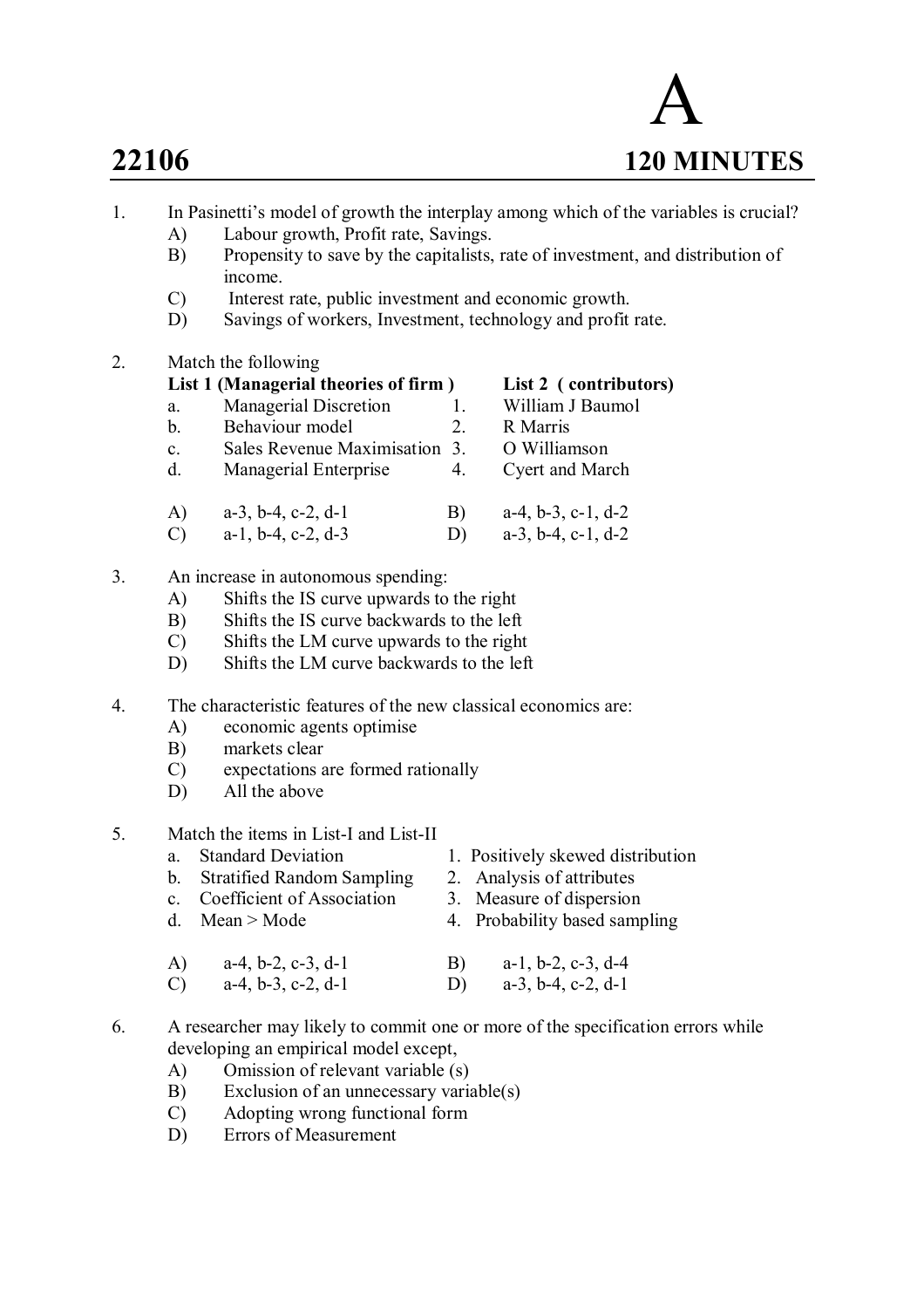## 7. India's FOEX reserve as on 1st August 2021 is approximately

| A) | 330 billion US \$ | 530 billion US \$ |  |
|----|-------------------|-------------------|--|
|    |                   |                   |  |

C) 630 billion US \$ D) 730 billion US \$

## 8. **Assertion (A)** In the recent past there has been a significant increase in the foreign exchange reserves of India.

**Reason (R)** The new economic policy has provided incentives for foreign direct investment.

- A) Both (A) and (R) are true and (R) is the correct explanation of (A).
- B) Both (A) and (R) are true, but (R) is not the correct explanation of (A).
- $(C)$  (A) is true, but  $(R)$  is false.
- D) (A) is false, but (R) is true.

## 9. Kaldor's theory of distribution does **not** assume:

- A) Full employment B) The MP remains constant
- C) MP (profits)  $> MP$  (wages) D) Keynesian assumption of 2 sector model
- 10. When both the firms are followers of each other in Stackelberg's model of duopoly, final equilibrium results in:
	- A) Joint profit maximization B) Equal profit for both
	- C) Cournot solution D) Perfectly competitive solution

### 11. Who among the following suggested the concept 'inside money and outside money'?

- A) Milton Friedman B) J M Keynes
- C) Gurley and Shaw D) James Duessenberry
- 12. Choose the correct statements related to Okun's Law:
	- 1. It was postulated by Arthur Okum in the early 1960s.
	- 2. It look at the statistical relationship between a country's unemployment and economic growth rates.
	- 3. It says that a country's gross domestic product (GDP) must grow at about 1% rate for one year to achieve a 4% reduction in the rate of unemployment.
	- A) 1 and 2 only
	- B) 1 and 3 only
	- C) 2 and 3 only
	- D) 1, 2 and 3
- 13. ------ is an exception to Stolper Samuelson theorem:
	- A) Leontief paradox B) Metzler paradox
	- C) Rybczynski theorem D) All the above
- 14. The 15<sup>th</sup> Finance Commission recommended ----- weightage to demographic performance in horizontal devolution.
	- A) 10% B) 12.5% C) 15% D) 25%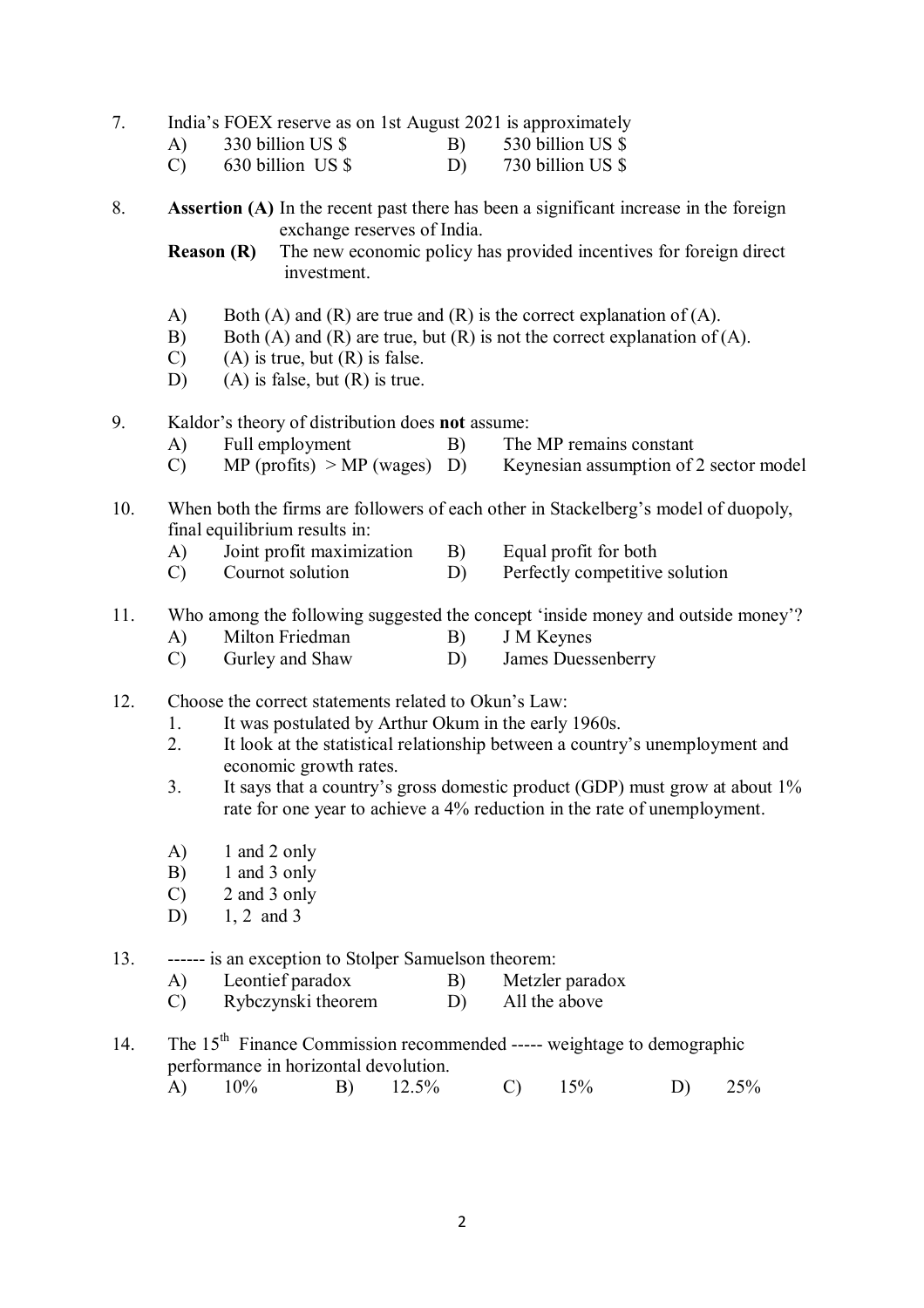| 15. |  | As sample size increases: |
|-----|--|---------------------------|
|     |  |                           |

- A) The sampling error increases
- B) The sampling error decreases
- C) The sampling error remains constant
- D) The relation cannot be predicted
- 16. The shape of Marginal Efficiency of Capital curve is:
	- A) U- shaped B) Inverted S shaped C) Vertical straight line D) Slopes downward
	-
- 17. Match the following a. Property tax 1. Specific duty
	- - b. Customs and Excise duties 2. advalorem
		- c. Value of the Property 3. direct tax
		- d. Weight of the commodity 4. indirect tax
		- A) a -3, b-1, c-4 ,d-2 B) a -3, b-4, c-2 d-1 C)  $a -2, b -3, c -4, d - 1$  D)  $a -3, b -4, c - 1, d - 2$

18. Golden Age model of economic growth is associated with:

- A) Joan Robinson B) J E Meade C) R F khan D) Kaldor
- 19. In the opinion of Musgrave, the device of compensatory financing is adopted:
	- A) To increase the level of effective demand to fight depression and unemployment
	- B) To reduce the level of inflation
	- C) To create a fund to meet emergencies including war expenditure
	- D) To provide loans to farmers and small scale producers at low rates of interest
- 20 Which among the following represents the highest degree of economic integration?
	- A) Common market B) Preferential trading area
	- C) Economic union D) Customs union
- 21. Choose the factors influencing the value of the rate of effective protection:
	- 1. Nominal tariff rate on the important input
	- 2. Nominal tariff rate on the final commodity<br>3 Ratio of the value of the imported input to t
	- Ratio of the value of the imported input to the value of the final commodity

|     | A) | $1 & 2$ only B)               | $1 & 3$ only C) | $2 & 3$ only                   | D) | 1, 2 & 3 |
|-----|----|-------------------------------|-----------------|--------------------------------|----|----------|
| 22. |    | Match the following           |                 |                                |    |          |
|     |    | a. Harvey Leibenstein         |                 | Big push theory                |    |          |
|     |    | b. Rosenstein Rodan           | 2.              | Low level equilibrium trap     |    |          |
|     |    | c. Hirschman                  | 3.              | Critical minimum effort thesis |    |          |
|     |    | d. Nelson                     | 4.              | Theory of unbalanced growth    |    |          |
|     | A) | $a-3$ , $b-1$ , $c-4$ , $d-2$ | B)              | a- 3, b-4, c-2, d-1            |    |          |
|     | C) | $a-4, b-3, c-2, d-1$          | D)              | $a-2, b-1, c-4, d-3$           |    |          |
|     |    |                               |                 |                                |    |          |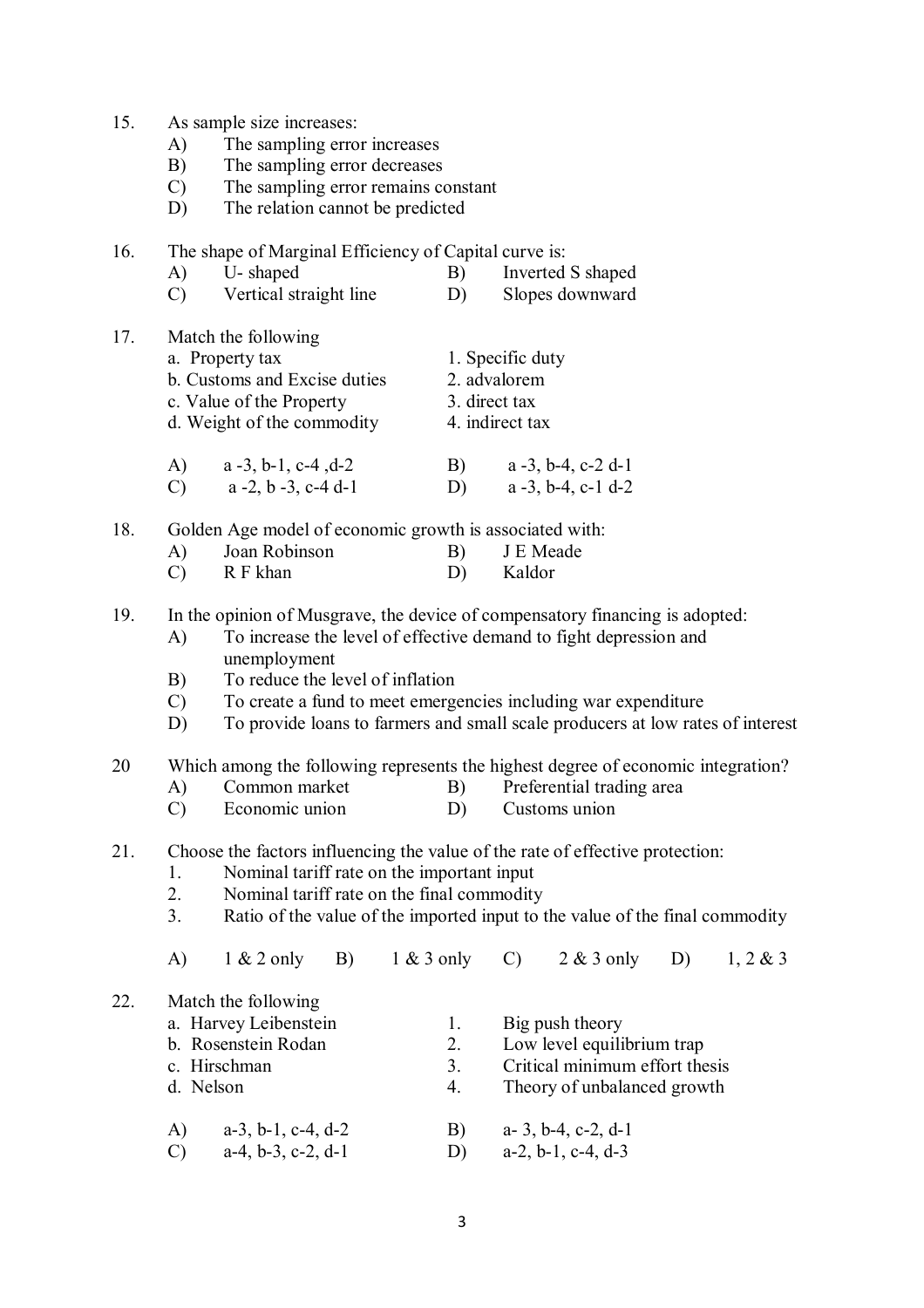23. Identify the necessary conditions for price discrimination:

- - 3. Separation of markets 4. No contact between buyers

1. Existence of monopoly 2. Different elasticity of demand<br>3 Separation of markets 4 No contact between buvers

- 
- 5. Different elasticity of supply
- A) 1, 2 and 3 only B) 1, 3 and 5 only C) 1, 2, 3 and 4 only D) 1, 3,4 and 5 only
- C) 1, 2, 3 and 4 only D)

# 24. According to Chamberlin, excess capacity is due to:

- A) Price competition and selling cost
- B) Non price competition and free entry
- C) Non price competition and selling cost
- D) Price competition, selling cost and free entry
- 25. According to Marx, the organic composition of capital is:
	- A) The ratio of constant to variable capital
	- B) The ratio of variable to constant capital
	- C) The ratio of surplus value to variable capital
	- D) The ratio of constant capital to surplus value

# 26. Select the pair wrongly matched

| A)            | Breusch-Godfrey test | -      | Autocorrelation    |
|---------------|----------------------|--------|--------------------|
| B)            | Goldfeld-Quandt test | -      | Heteroscedasticity |
| $\mathcal{C}$ | Jarque-Bera test     | $\sim$ | Residual normality |
| D)            | Chow test            | $\sim$ | Multicollenearity  |

# 27. As there is no crowding out, fiscal policy is fully effective in:

- A) Keynesian range of LM curve
- B) Intermediate range of LM curve
- C) Classical range of LM curve
- D) All the above

28. Assume that value of  $ke = 5$  and  $b = 10$ . Then the slope of IS is: A) 1.0 B) 0.5 C) 0.2 D) 0.1

- 29. -----.is a measure of monopoly power in an industry, which is given by the sum of the squared values of the market sales shares of all the firms in the industry
	- A) Lerner Index B) Mark up
	- C) Pay off D) Herfindahl Index
- 30 The rate of optimum tariff can be calculated in terms of:
	- A) Double factoral terms of trade
	- B) Balance of payments
	- C) Foreign trade multiplier
	- D) Elasticity of the foreign offer curve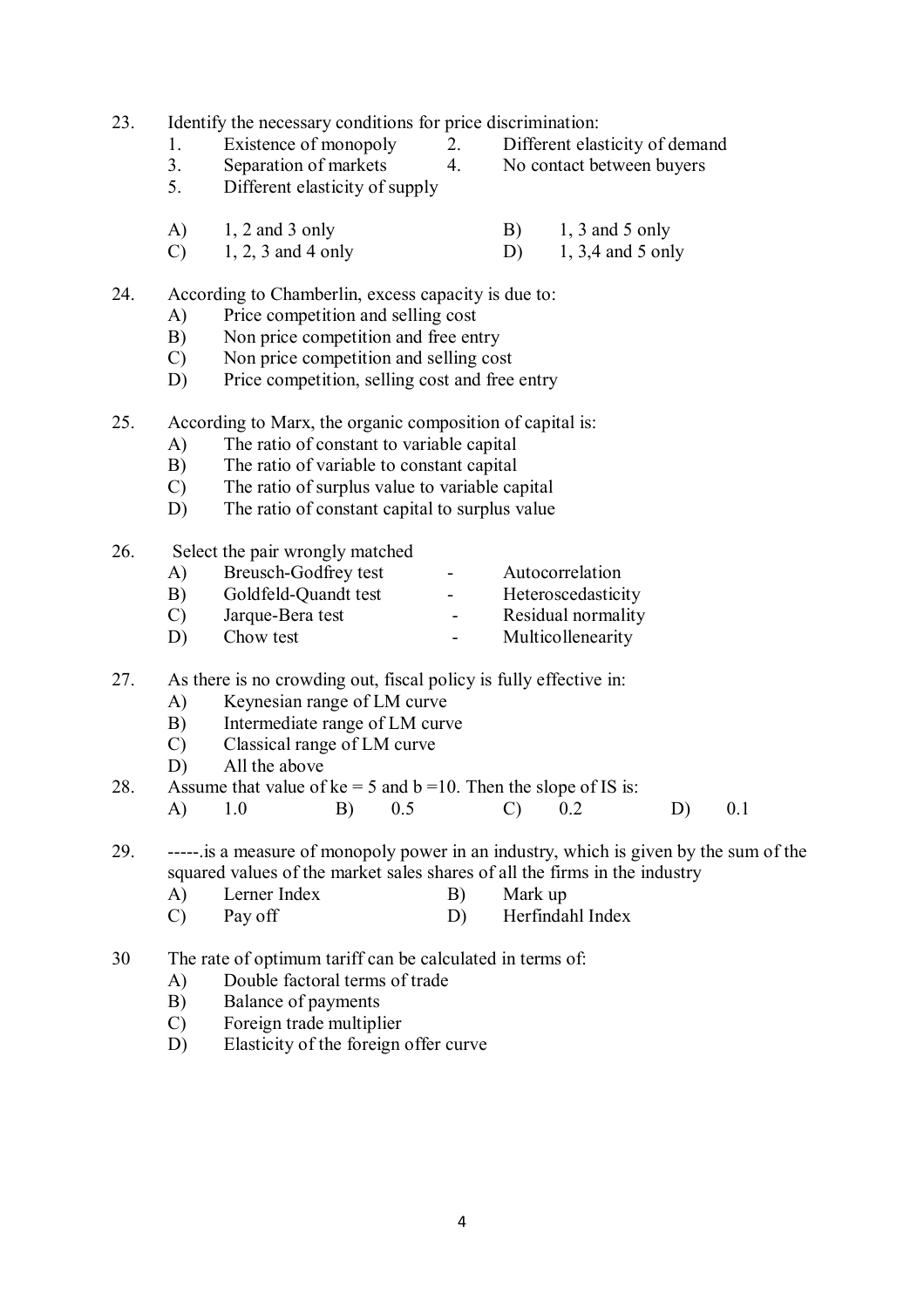31 Hawkins Simon conditions for a 3 industry case state that: Statement 1. : All diagonal elements of (I-A) are strictly positive Statement 2.  $\therefore$  All principal minors of (I-A) are negative

- A) 1 only is correct B) 2 only is correct
- C) 1 and 2 are correct D) 1 and 2 are incorrect
- 32. Personal Income equals:
	- A) National Income Social security contributions -Transfer payments -Corporate income taxes -Undistributed corporate profits
	- B) National income Social security contributions Corporate income taxes Undistributed corporate profits + Transfer payments
	- C) National income Social security contributions Undistributed corporate profits + Transfer payments + Corporate income taxes
	- D) National income Social security contributions + Transfer payments + Corporate income taxes + Undistributed corporate profits
- 33. Which among the following canons was not suggested by Adam Smith?
	- A) The canon of equality B) The canon of economy
	- C) The canon of elasticity D) The canon of certainty
- 34. Choose the correct statement/s related to CHAMPIONS:
	- A) It was launched on 9th May, 2020 by the Government of India
	- B) CHAMPIONS stand for Creation and Harmonious Application of Modern Processes for Increasing the Output and National Strength
	- C) It is a platform that facilitates a single window solution for all the needs of the MSMEs
	- D) All the above
- 35. Choose the correct statement(s):
	- Statement 1. In the long run, there is no trade off between inflation and enemployment.
	- Statement 2. New Keynesians explain the breakdown of the simple Philips curve in terms of the *Non-Accelerating Rate of Unemployment* (NAIRU)

Statement 3. NAIRU is the rate of unemployment at which inflation will stabilise

- A) 1 & 2 only B) 1 & 3 only C)  $2 \& 3$  only D)  $1, 2 \& 3$
- 
- 36. As per the Friedman –Savage hypothesis,
	- A) Marginal utility of money first increases then diminishes and increases again
	- B) Marginal utility of money first diminishes then increases and diminishes again
	- C) Marginal utility of money first increases and then diminishes
	- D) Marginal utility of money first diminishes and then increases.
- 37. One of the earliest linear expenditure models was suggested by
	- A) Nerlove B) Houthakker
	- C) Alfred Marshall D) R. Stone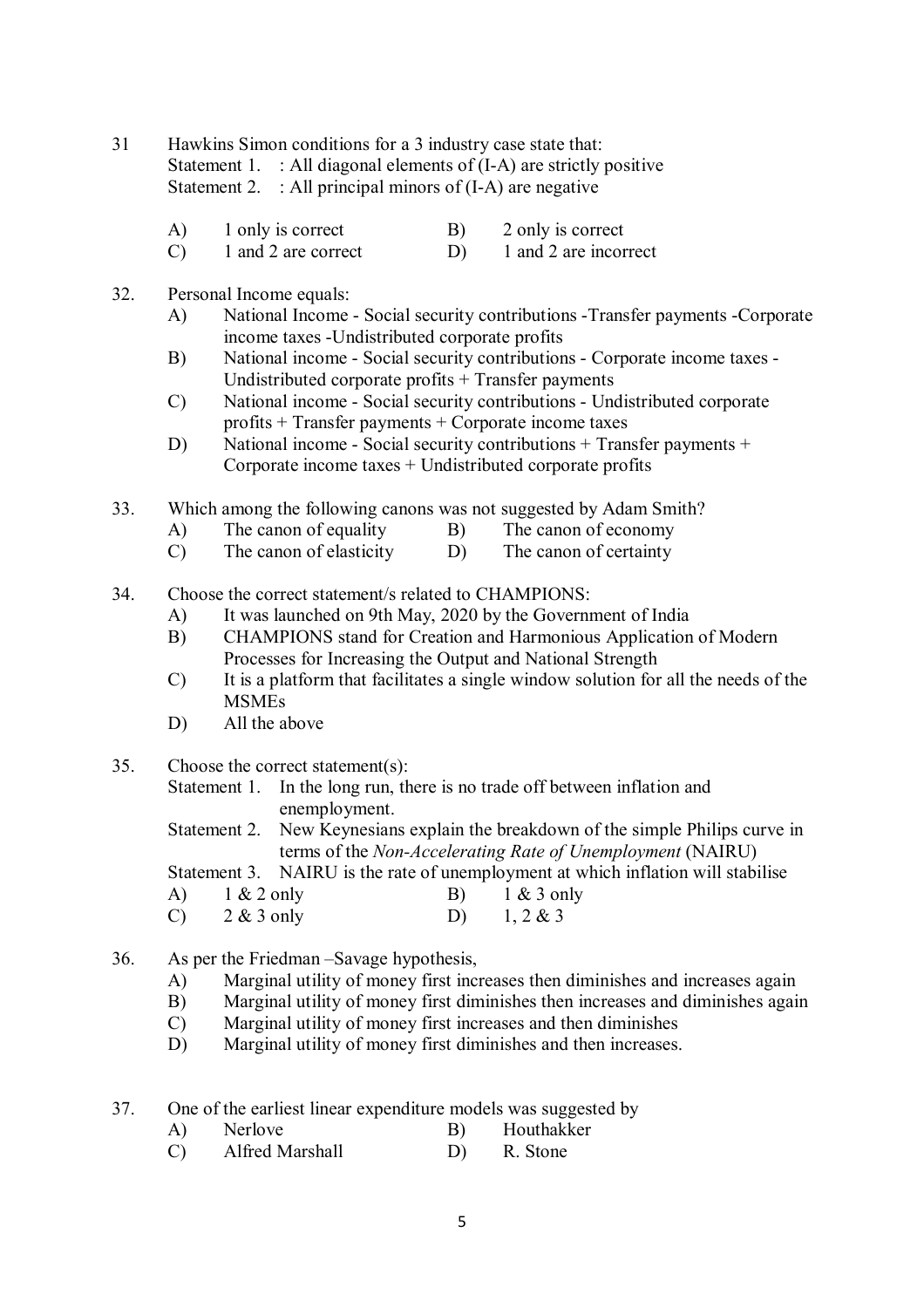- 38. The classical economists are of the view that savings and investments are
	- A) Normally not equal
	- B) Always not equal
	- C) Always equal
	- D) Sometimes equal
- 39. Input output isoquant assumes
	- A) Zero Substitutability of K and L
	- B) Perfect substitutability of K and L
	- C) Limited substitutability of K and L
	- D) None of the above.
- 40. Firm A purchases raw materials worth Rs 150 and produce semi-finished goods and sell it to firm C for Rs 250. C again make some modification to the goods and sell the goods to final consumer for Rs 380. If there is a depreciation cost of Rs 50 in the process, find the net value added.
	- A) Rs. 730 B) Rs. 230 C) Rs. 780 D) Rs. 180
- 41. Assume a consumption equation  $C = \overline{5} 50 + 0.80Yd$  then consumption is:
	- A)  $\bar{\xi}$  160 when disposable income is  $\bar{\xi}$  200
	- B)  $\bar{\bar{\xi}}$  150 when disposable income is  $\bar{\bar{\xi}}$  100
	- C)  $\bar{\bar{\xi}}$  370 when disposable income is  $\bar{\bar{\xi}}$  400
	- D)  $\bar{\bar{\xi}}$  250 when disposable income is  $\bar{\bar{\xi}}$  300
- 42. Marginal propensity to consume implies
	- A) Ratio of change in consumption to a change in disposable income
	- B) Ratio of consumption to disposable income
	- C) Ratio of consumption to savings
	- D) Ratio of change in consumption to a change in money holdings
- 43. According to the classical economists which of the following make prolonged depression and unemployment impossible?
	- A) Government intervention
	- B) Constant investment demand
	- C) Wage price flexibility
	- D) Growth in money supply
- 44. Any square matrix 'A' is said to be skew symmetric matrix if :<br>
A)  $A = A^t$  B)  $A = A^1$  C)  $A = A^{-1}$ A)  $A = A^t$  B)  $A = A^1$  C)  $A = A^{-1}$ D)  $A = -A^t$
- 45. What will be the marginal cost of firm A, if its total cost  $TC = x(x^2 2)$ ? A)  $(x-2)$  B)  $3x^2-2$ (c)  $3x^2$  D)  $3x-2$
- 46. A random variable x is said to be discrete if it can assume:
	- A) Any values in its possible range of values
	- B) Only specified values in its possible range of values
	- C) Only non-negative values in its possible range of values
	- D) Random variables cannot be a discrete variable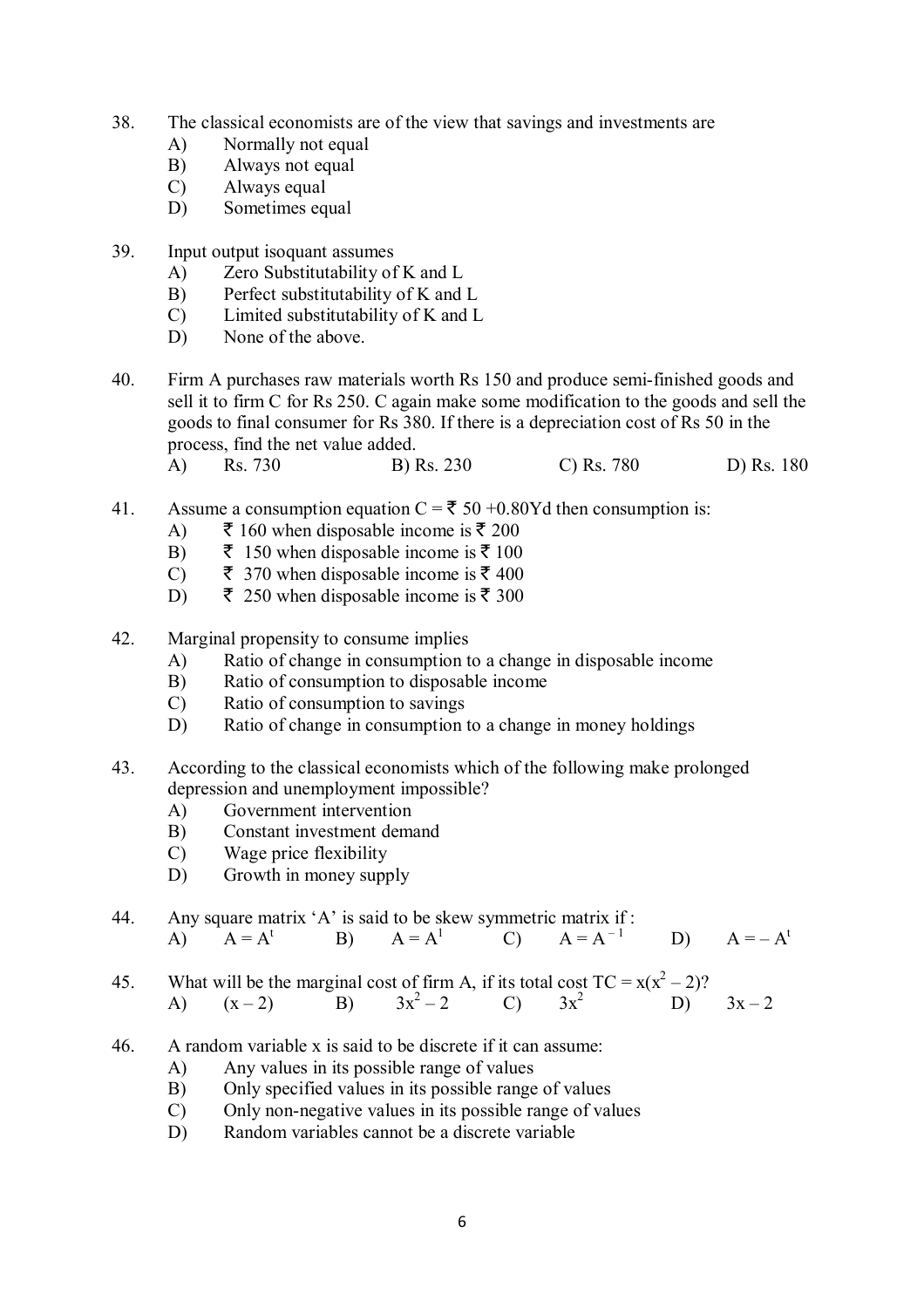- 47. Which of the following is **not** a property of normal distribution?
	- A) The normal distribution is bell shaped
	- B) The height of normal curve is at its maximum at the median
	- C) The normal curve is uni-model
	- D) The normal curve is platy-kurtic
- 48. Economic development is a broader term which is measured by:
	- A) Quantitative indicators only
	- B) Qualitative indicators only
	- C) Both quantitative and qualitative indicators
	- D) Development cannot be measured
- 49. 'Shocks' and 'stimulants' are relevant for which of the following growth strategy?
	- A) Unbalanced growth B) Critical minimum effort theory
	- C) Balanced growth D) Big push theory

50. 'Inverted U' hypothesis, which states that inequalities of income first increase with development and then decrease with further development has been put forward by

- A) Simon Kuznets B) Ursula Hicks
- C) Ragnar Frisch D) RagnarNurkse

51. The concept of Vicious Circle of Poverty was associated with:

- A) Ragnar Frisch B) Ragnar Nurkse
- C) Milton Friedman D) J K Galbraith
- 52. The theory of social dualism was propounded by:
	- A) Feldman B) J E Meade
	- C) J H Boeke D) Gunner Myrdal
- 53. Match the following

| a.<br>$\mathbf b$<br>$\mathbf{c}$ .<br>d. | Rekhi committee<br>Sukhomoychakravarty committee<br>Sengupta committee<br>Rengarajan committee |    | 2.<br>3<br>4. | Indian monetary system<br>indirect taxes<br>Disinvestment<br><b>Public Enterprises</b> |
|-------------------------------------------|------------------------------------------------------------------------------------------------|----|---------------|----------------------------------------------------------------------------------------|
| $\mathbf{A}$<br>$\mathcal{C}$             | $a-2, b-3, c-4, d-1$<br>$a-1$ , $b-3$ , $c-4$ , $d-2$                                          | B) |               | $a-2, b-1, c-4, d-3$<br>$a-3$ , $b-2$ , $c-4$ , $d-1$                                  |

- 54. Which amongst the following statements are true in relation to Goods and Services Tax Network (GSTN)?
	- 1. GSTN is a Non-profit non-government company, which will provide shared IT infrastructure and service
	- 2. The Frontend services of registration, Returns and payments to all taxpayers will be provided by GSTN.
	- 3. It will be the interface between the government and the taxpayers.
	- 4. GSTN SPV to be the exclusive national agency responsible for delivering integrated direct tax related services.

| A)            | $1, 2$ and 3 only | B) | $2, 3,$ and 4 only |
|---------------|-------------------|----|--------------------|
| $\mathcal{C}$ | $1, 2$ and 4 only | D) | 1, 2, 3 and 4      |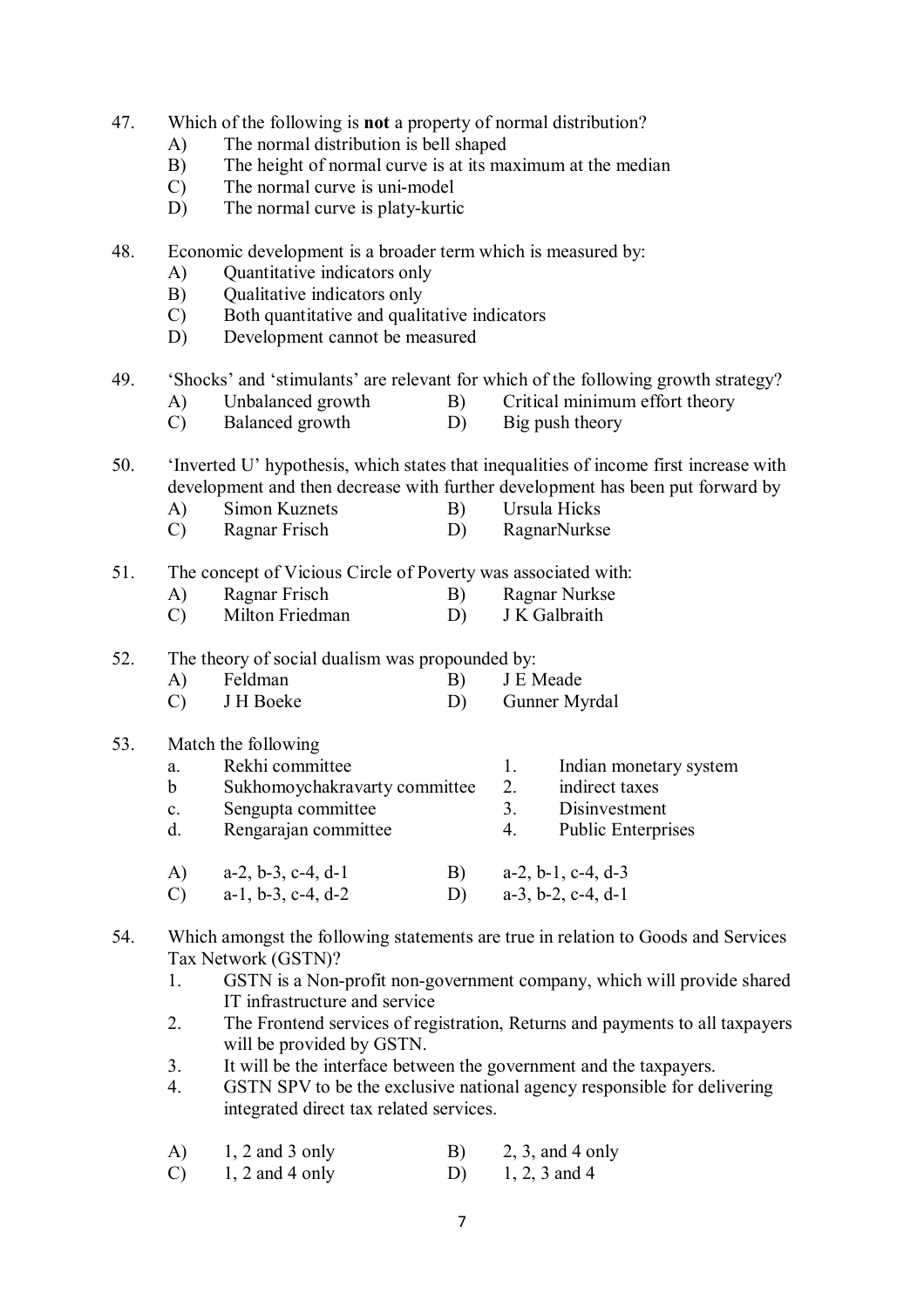55. Agriculture price commission was constituted in;

| A) 1960 | B) 1965 |  |  |  | C) $1980$ D) $1970$ |  |
|---------|---------|--|--|--|---------------------|--|
|---------|---------|--|--|--|---------------------|--|

- 56 Expansion of SARFAESI Act:
	- A) The Securitisation and Reconstruction of Financial Act and Enforcement of Securities Interest Act
	- B) The Securitisation and Reconstruction of Financial Assets and Enforcement of Securities Interest Act
	- C) The Securities and Reconstruction of Financial Assets and Enforcement of Securities Interest Act
	- D) The Securitisation and Recovery of Financial Assets and Enforcement of Securities Interest Act
- 57. Which among the following statement is / are true with reference to BASEL III norms?
	- 1. Basel III is an international regulatory accord that introduced a set of reforms designed to improve the regulation, supervision, and risk management within the banking sector.
	- 2 Basel III is an iterative step in the ongoing effort to enhance the banking regulatory framework.
	- 3. A consortium of central banks from 28 countries published Basil III in 2009
	- 4 Basel III is an iterative step in the ongoing effort to enhance the bank branch expansion
	- A) 1,3 & 4 only B) 2, 3 & 4 only C) 1, 2 & 3 only D) 1,2, 3 & 4

58. Assertion A): Repo rate is the rate at which Reserve Bank of India lends money to commercial banks in the event of any shortfall of funds.

Reason (R): Repo rate is used by monetary authorities to control inflation.

- A) Both (A) and (R) are true and (R) is the correct explanation of (A).
- B) Both (A) and (R) are true, but (R) is not the correct explanation of (A).
- $(C)$  (A) is true, but  $(R)$  is false.
- D) (A) is false, but (R) is true.
- 59. Which of the following is **not** a component of M1 (narrow money)?
	- A) Currency with the Public
	- B) Current Deposits with the Banking System
	- C) Demand Liabilities Portion of Savings Deposits with the Banking System
	- D) Savings Deposits with the Banking System
- 60 The traders reduce the risk of loss in secondary market through:
	- A) Speculations B) Arbitrage
	- C) Hedging D) None of the above
- 61. The ridge lines (Upper and Lower) are the locus of points of isoquants where the Marginal products (MP) of factors (K and L) are:
	- A) constant. B) increasing
	- C) Zero D) decreasing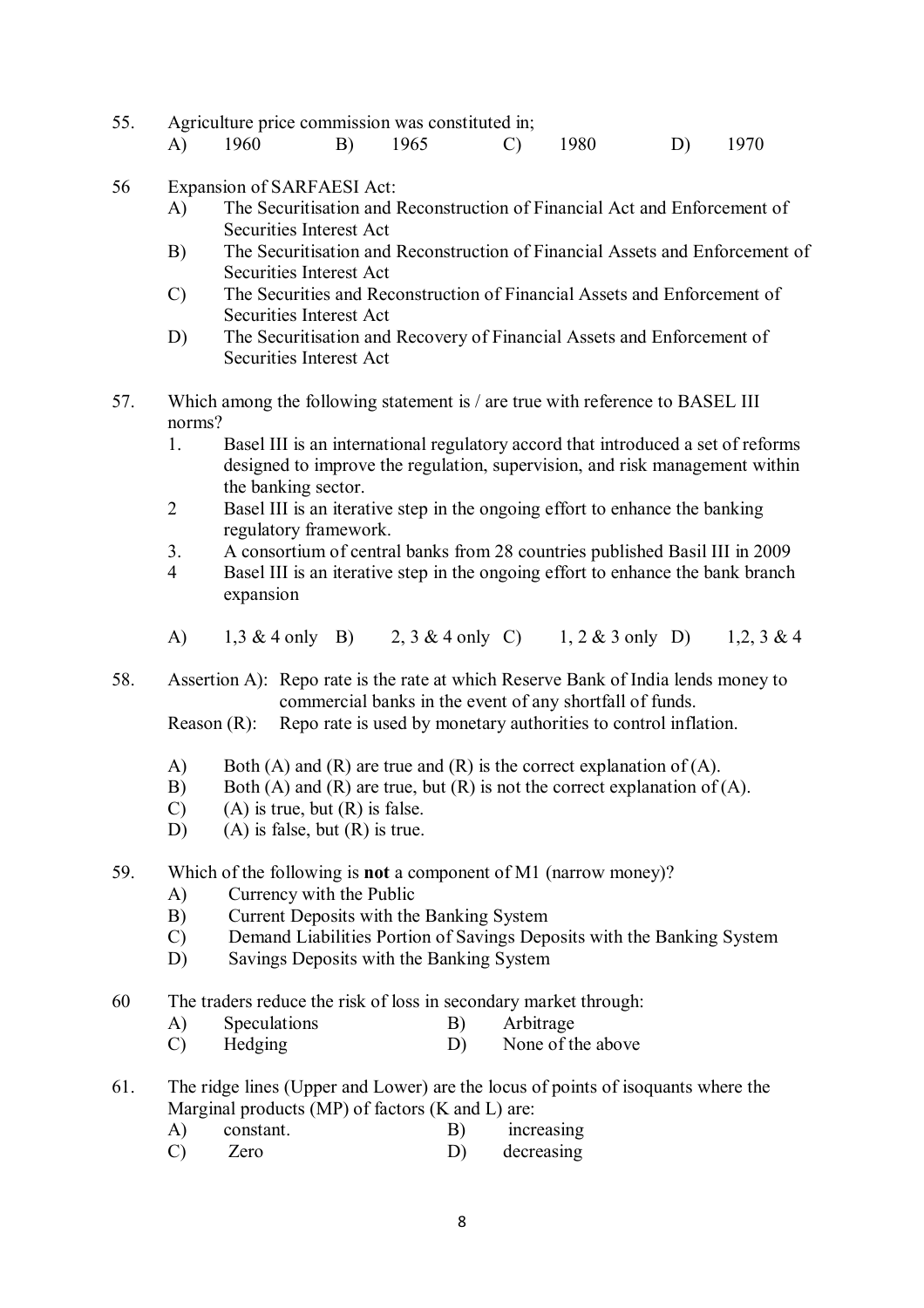- 62. ---------- refer to gains accruing to all the firms in an industry due to the growth of that industry.
	- A) Economies of continuation
	- B) Economies of linked products
	- C) Economies of increased dimensions
	- D) Economies of Concentration
- 63. In game theory, Nash equilibrium means a set of strategies for players where:
	- A) Any participant can gain by a unilateral change of strategy
	- B) Any player can improve his / her payoff given the other player's strategy
	- C) No player can improve his / her payoff given the other player's strategy
	- D) All the above
- 64. Keynesian revolution was the outcome of :
	- A) Capitalist instability with frictional unemployment<br>B) Capitalist instability with voluntary unemployment
	- Capitalist instability with voluntary unemployment
	- C) Capitalist instability with involuntary unemployment
	- D) all of the above
- 65. What will be the final change in income due to an autonomous investment equal to 2000cr when MPC is 0.60?
	- A) 2000cr B) 2.5 cr C) 2500cr D) 5000cr
- 66. The life cycle hypothesis is based on
	- A) Household saving maximising behaviour
	- B) Paradox of thrift
	- C) Household utility maximising behaviour
	- D) All of the above
- 67. Identify the correct statements:
	- 1. Type I error is committed by rejecting null hypothesis when it is true
	- 2. Type I error is committed by accepting null hypothesis when it is false
	- 3. Type II error is committed by rejecting null hypothesis when it is false
	- 4. Type II error is committed by accepting null hypothesis when it is false
	- A) 1 & 4 only B) 1, 2 & 3only C) 2 & 4 only D) 1, 2, 3 & 4
- 68. The value of correlation coefficient is between: A) 0 and 1 B) -1 and 0 C) -1 and 1 D) 0 and  $\infty$
- 69. Which one of the following statistical measure is not affected by extremely large or small values?
	- A) Arithmetic mean B) Standard deviation
	- C) Harmonic mean D) Median
- 70. The coefficient of determination is used as a measure of:
	- A) Coefficient of correlation
	- B) The overall goodness of fit of the regression model
	- C) The residual sum of squares as a proportion of total sum of squares
	- D) X variables on the basis of independent Y variables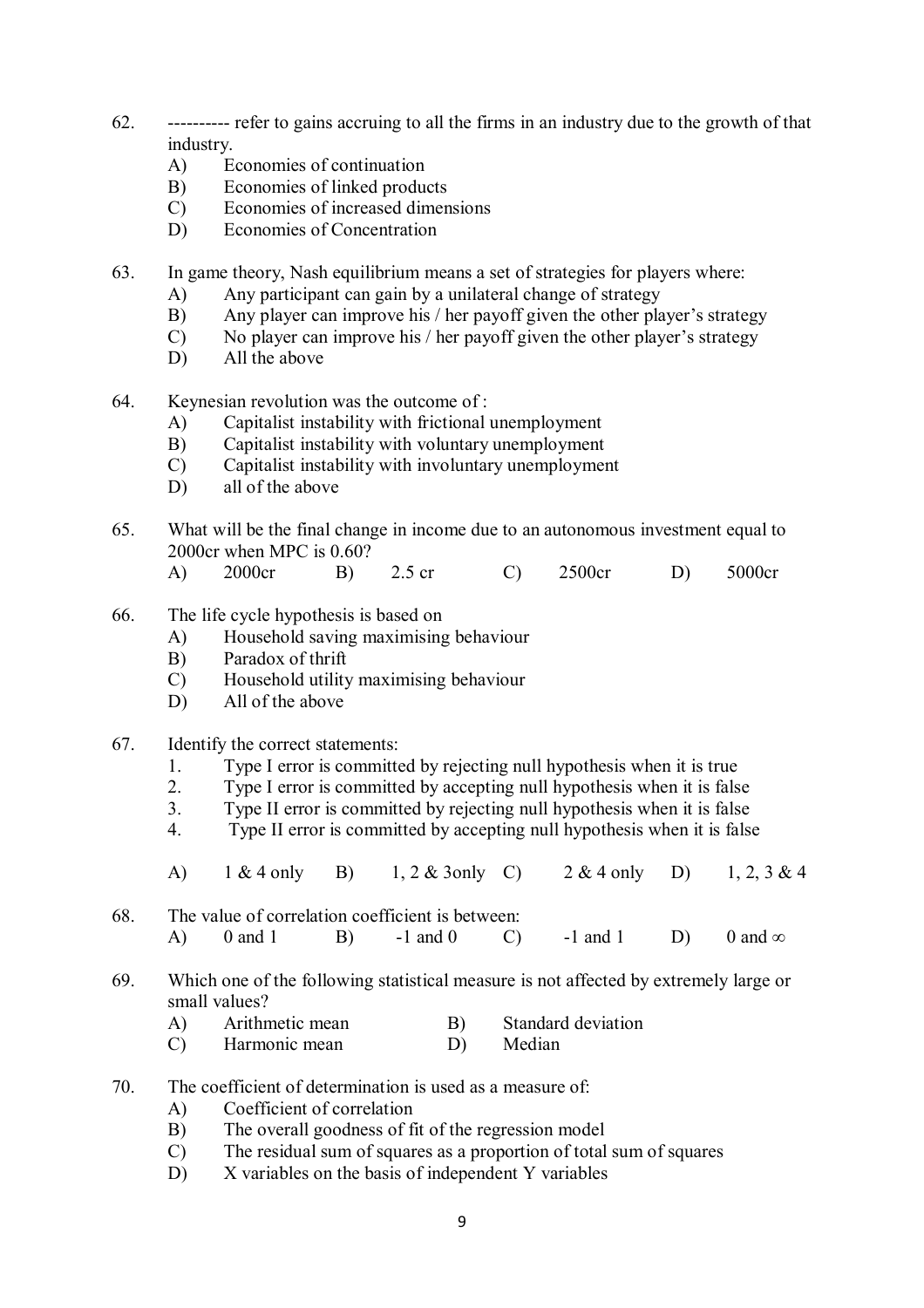| 71. | "Golden age equilibrium" as described by Joan Robinson implies that: |  |
|-----|----------------------------------------------------------------------|--|
|     |                                                                      |  |

| $\overline{\phantom{a}}$<br>A LZ<br>N<br>. .<br>--<br>---<br>and the control of | N<br>١N<br>-- |
|---------------------------------------------------------------------------------|---------------|
|---------------------------------------------------------------------------------|---------------|

## 72. Which one of the following is not a policy implication of Harris - Todaro model? A) Urban job creation is a sufficient solution for the urban unemployment

- problem
- B) Indiscriminate educational expansion will lead to further migration
- C) Programmes of integrated rural development should be introduced.
- D) Imbalances in rural urban employment opportunities caused by urban bias, (First city Bias) should be reduced
- 73. The Fei–Ranis model of economic growth is treated as an extension of the
	- A) Meade's model B) Harrod Domer model
	- C) Lewis model D) Joan Robinson model
- 74. The 'Backwash Effect' was introduced by:
	- A) Kindle Berger B) Gunner Myrdal
	- C) J K Galbraith D) A K Sen

75 The chairman of the fifteenth finance commission:

- A) N K Singh B) Y V Reddy
- C) C Rengarajan D) Dr Rajiv Kumar
- 76. The slogan 'Garibi Hatao' (removal of poverty) was given in which Five Year Plan?
	- A) First Five year plan B) Third Five year plan
	- C) Fourth Five year plan D) Fifth Five year plan

## 77. Major objectives of "Atma Nirbhar Bharat Abhiyan" is:

- 1. Make the nation self-reliant with more focus on local manufacturers
- 2. Strengthen the economy,
- 3. Improve the standard of living
- 4. Most importantly improve the trade deficit
- A) 1, 3 and 4 only B) 1, 2 and 3 only
- C) 2, 3 and 4 only D) 1, 2, 3 & 4

# 78. Primary deficit is:

- A) The difference between the fiscal deficit of the current year and the interest paid by the government.
- B) The difference between total revenue and total expenditure of the government
- C) The difference between total revenue and total expenditure of the government plus interest payments
- D) The difference between total revenue and total expenditure of the government plus net borrowings of the government
- 79. ---------- is the weighted average of a country's currency in relation to an index or basket of other major currencies.
	- A) Real Effective Exchange Rate
	- B) Nominal Effective Exchange Rate
	- C) Purchasing Power Parity Exchange rate
	- D) None of the above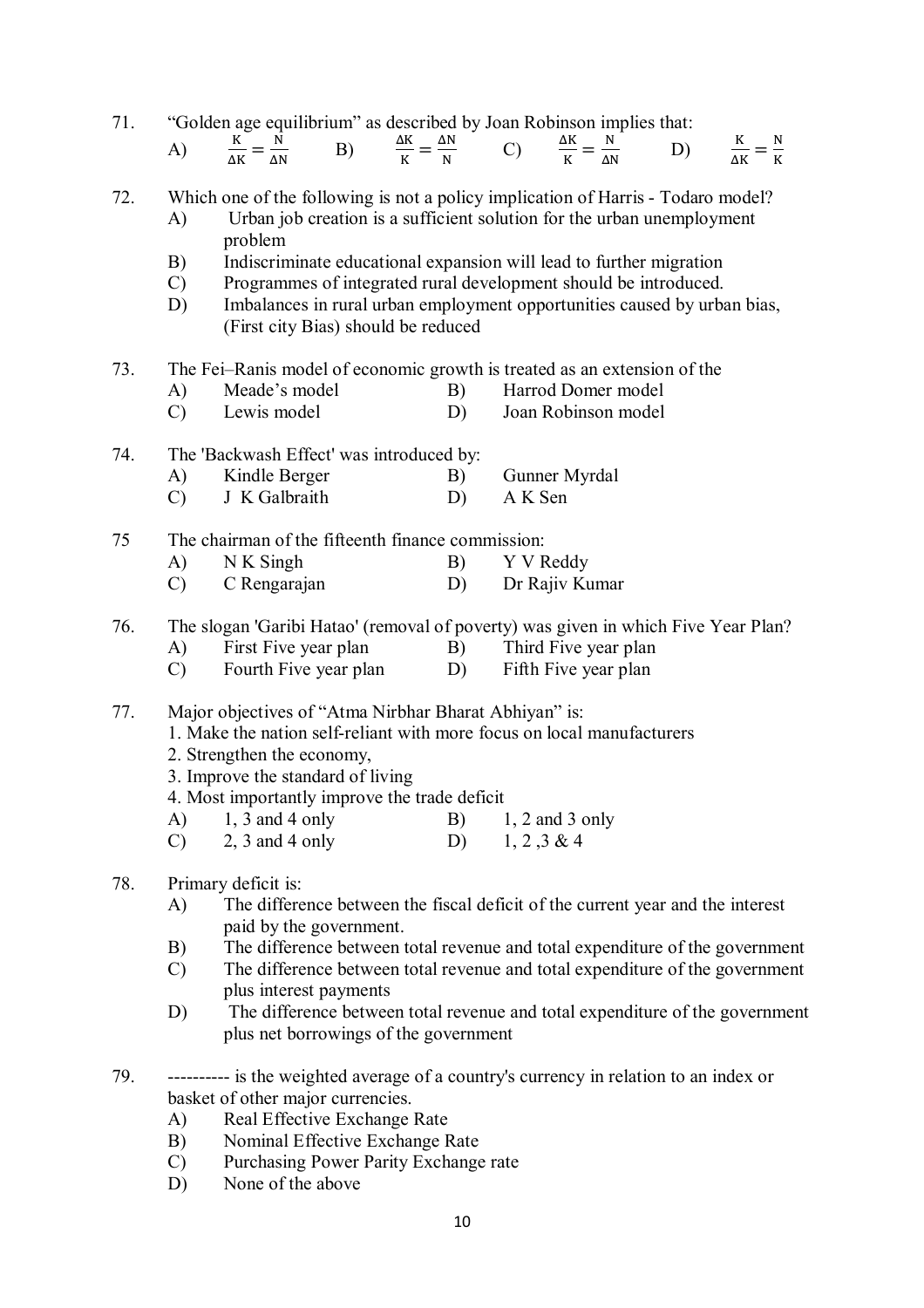80. Which of the following equation reveals the relationship between price elasticity (e) and marginal revenue in monopoly market?

| A) $e = P(1 - \frac{1}{MR})$ | B) $MR = \frac{1}{p}(1 - \frac{1}{e})$ |
|------------------------------|----------------------------------------|
| C) $MR = P(1 - \frac{1}{e})$ | D) $MR = P(e - \frac{1}{r})$           |

- 81. Each producer supplies one third of the market at a common price which is lower than the monopoly price, is the stable solution attained in
	- A) Cournot's duopoly model
	- B) Betrand's duopoly model
	- C) Stackelberg's duopoly model
	- D) Chamberlin's duopoly model
- 82. Paretian efficiency criterions are held well under which of the market situation
	- A) Monopsony
	- B) Monopolistic Competition
	- C) Perfect Competition
	- D) Bilateral Monopoly
- 83. Which of the following statement is **not** true?
	- A) The Q ratio was popularized by Nobel Laureate James Tobin and invented by Nicholas Kaldor.
	- B) The Q ratio, also known as Tobin's Q, measures whether a firm or an aggregate market is relatively over- or undervalued.
	- C) The Q ratio relies on the concepts of market value and replacement value.
	- D) The simplified Q ratio is the equity market value divided by expected value.
- 84. Identify the Correct statements
	- 1. Expectations augmented Philips curve would shift in such a way that in the long run a higher rate of inflation would result in changes in unemployment.
	- 2. Natural rate of unemployment is that rate of unemployment which is consistent with labour market equilibrium and at which the price level could be stable
	- 3. The Natural rate of unemployment is determined by the real factors which affect the amount of frictional and structural unemployment in the economy

| A) | 1 only       | B) | 2 and 3 only |
|----|--------------|----|--------------|
| C) | 1 and 2 only | D) | $1, 2$ and 3 |

85. Given the consumption function,  $C = 0.60$  Y and the investment function,  $I = 200 - 0.40$  i, then the equation of the IS function will be:

| A)            | $Y = 200 - 0.60 i$ | B) | $Y = 500 - i$      |
|---------------|--------------------|----|--------------------|
| $\mathcal{C}$ | $Y = 540 - 0.40 i$ | D) | $Y = 200 - 0.40$ i |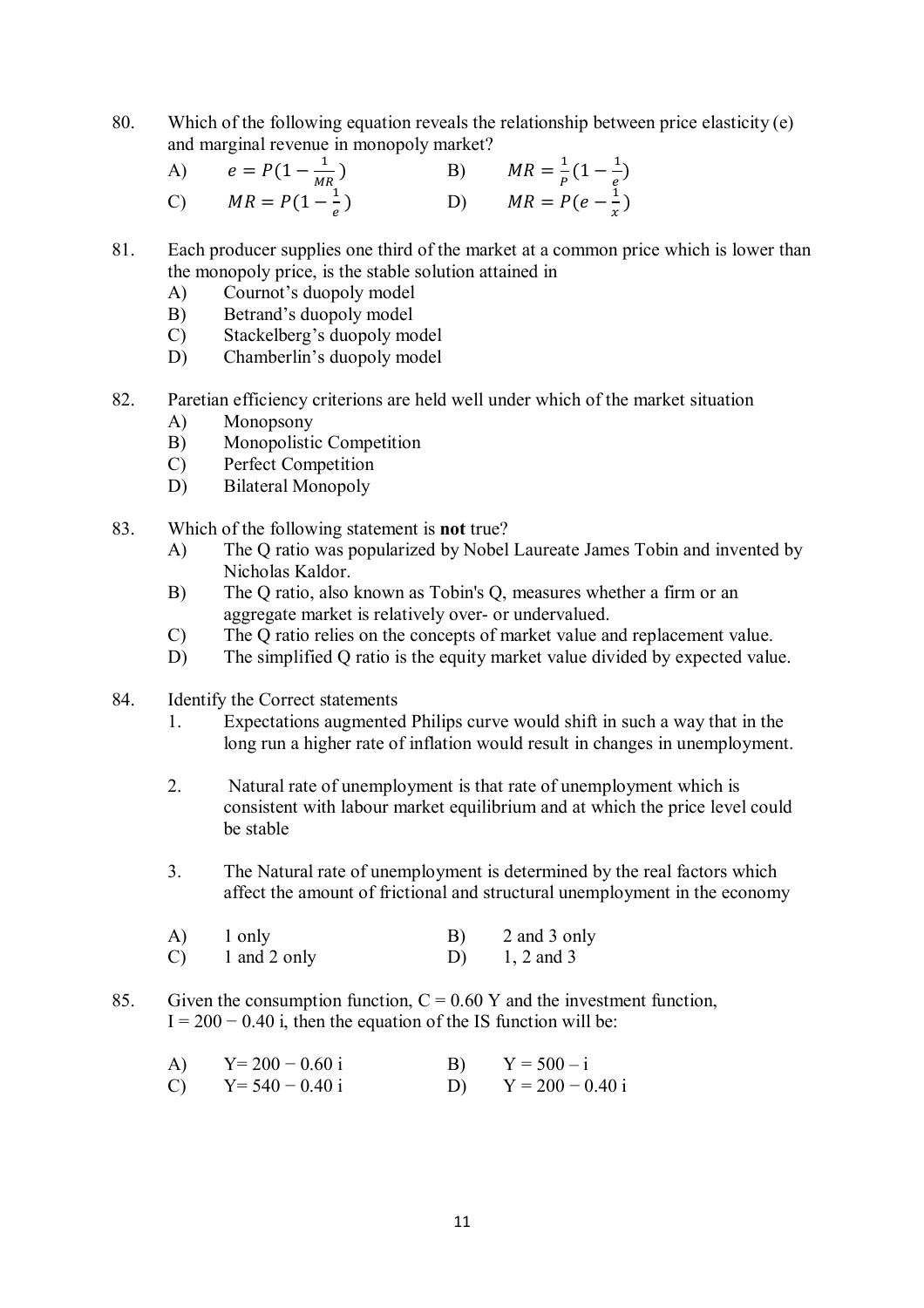- 86. Assertion (A) "Okun's Law is intended to tell us how much of a country's gross domestic product (GDP) may be lost when the unemployment rate is above its natural rate."
	- Reasons (R) An economy experiences a 2 percentage point increase in unemployment for every 2 percentage point decrease GDP from its long-run level (also called potential GDP).
	- A) Both (A) and (R) are true and (R) is the correct explanation of (A)
	- B) Both (A) and (R) are true, but (R) is not the correct explanation of (A)
	- $(C)$  (A) is true, but  $(R)$  is false.
	- D) (A) is false, but (R) is true.
- 87. One tailed tests can be used to test hypothesis about regression coefficients when
	- A) A larger significance level than 5% is to be used
	- B) The estimated coefficient has a sign predicted by theory<br>
	C) The estimated coefficient does not have a sign predicted
	- The estimated coefficient does not have a sign predicted by theory
	- D) The sample size is large enough to use the normal approximation to the students't' distribution
- 88. The 'F' test can test a verity of hypothesis such as whether
	- 1. An individual regression coefficient is statistically significant<br>2. All partial slope coefficients are zero
	- 2. All partial slope coefficients are zero<br>3 Two or more coefficients are statistics
	- Two or more coefficients are statistically equal
	- 4. The coefficients satisfy some linear restrictions

| A)            | 1, 2 and 3 only are correct | 2, 3 and 4 only are correct |
|---------------|-----------------------------|-----------------------------|
| $\mathcal{C}$ | 1, 3 and 4 only are correct | $1, 2, 3$ and 4 are correct |

- 89. If Multicollinearity is prefect, the regression coefficients of x variables are:
	- A) Indeterminate and their standard errors are infinite
	- B) Indeterminate but their standard errors are large
	- C) Determinate and their standard errors are infinite
	- D) Determinate and their standard errors are large
- 90. Which one of the following is **not** a method to detect Heteroscedasticity
	- A) Graphical method
	- B) Klien's rule of thumb
	- C) Spearman's rank Correlation test
	- D) Park test

91. Identify the components in assessing Sen's capability approach

- 1. The importance of real freedoms in the assessment of a person's advantage
- 2. Individual differences in the ability to transform resources into valuable activities
- 3. The bi-variate nature of activities giving rise to happiness
- 4. A balance of materialistic and non-materialistic factors in evaluating human welfare
- A)  $1,2$  and 3 only B)  $2,3$  and 4 only
- C)  $1, 2$  and  $4$  only D)  $1, 2, 3$  and  $4$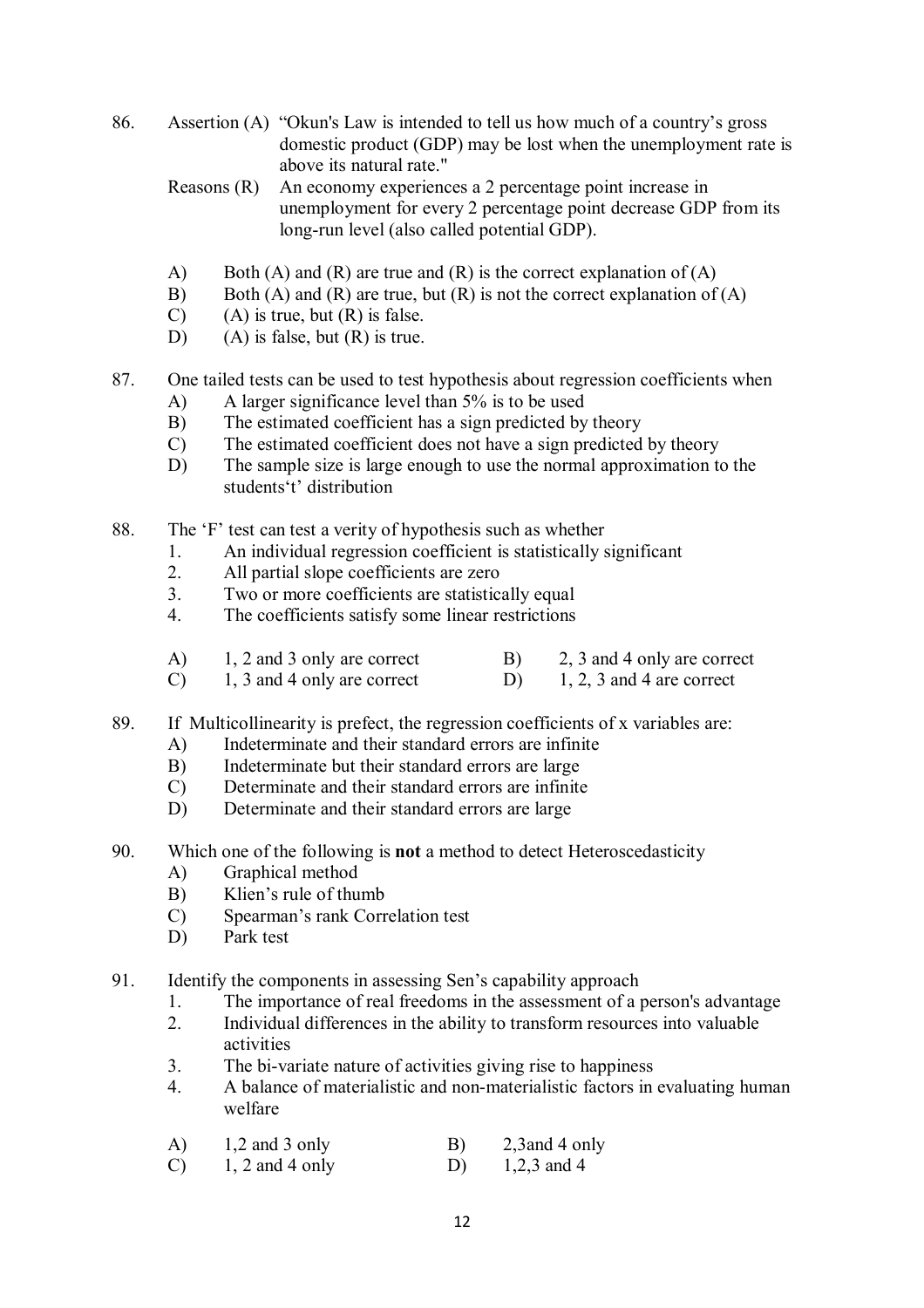- 92. As per the Harrod Domar growth model, if the actual growth rate is greater than the warranted growth rate
	- A) The economy will experience deflation
	- B) The economy will experience inflation
	- C) There will be steady economic growth
	- D) The economy will not be affected
- 93. Which of the following is not an assumption of Solow's growth model?
	- A) Linear homogeneous production function
	- B) Saving is the constant fraction of the level of output
	- C) The growth rate of labour force is endogenously determined
	- D) Labour and capital are substitutable for each other
- 94. Assertion A) Dependency theory propose that the poverty and backwardness of poor countries are caused by their peripheral position

Reason (R): Since the capitalist world system evolved, the distinction between the central and the peripheral nations has grown and diverged.

- A) Both (A) and (R) are true and (R) is the correct explanation of (A)
- B) Both (A) and (R) are true, but (R) is not the correct explanation of (A)
- $(C)$  (A) is true, but  $(R)$  is false.
- D) (A) is false, but  $(R)$  is true.
- 95. The Company which won the sale bid of India's national carrier AIR INDIA
	- A) Tata Motors B) Talace Pvt Ltd
	- C) Tata Air D) Air Asia
- 96. Which among the following committees suggested to establish "Insurance Regulatory Authority in India"?
	- A) Dandekar Committee B) Malhotra Committee
	- C) Rangrajan Committee D) Dutt committee
- 97. Which country has adopted "Gross National Happiness" in order to define the index of well-being of its citizens?
	- A) Australia B) Norway C) Sri Lanka D) Bhutan
- 98. Comparative advantage theory is based on:
	- A) Labour theory of value B) Price differences in trading countries
	- C) Value of products D) The law of diminishing returns
- 99. As per the Stolper Samuelson theorem, the imposition of a tariff by a nation causes the real income of the nation's:
	- A) Abundant factor to rise B) Scarce factor to rise
	- C) Scarce factor to fall D) Scarce and abundant factors to rise
- 100. Intra-industry trade refers to trade in:
	- A) Differentiated products
	- B) Homogenous products
	- C) Trade based on economies of scale
	- D) Heterogeneous product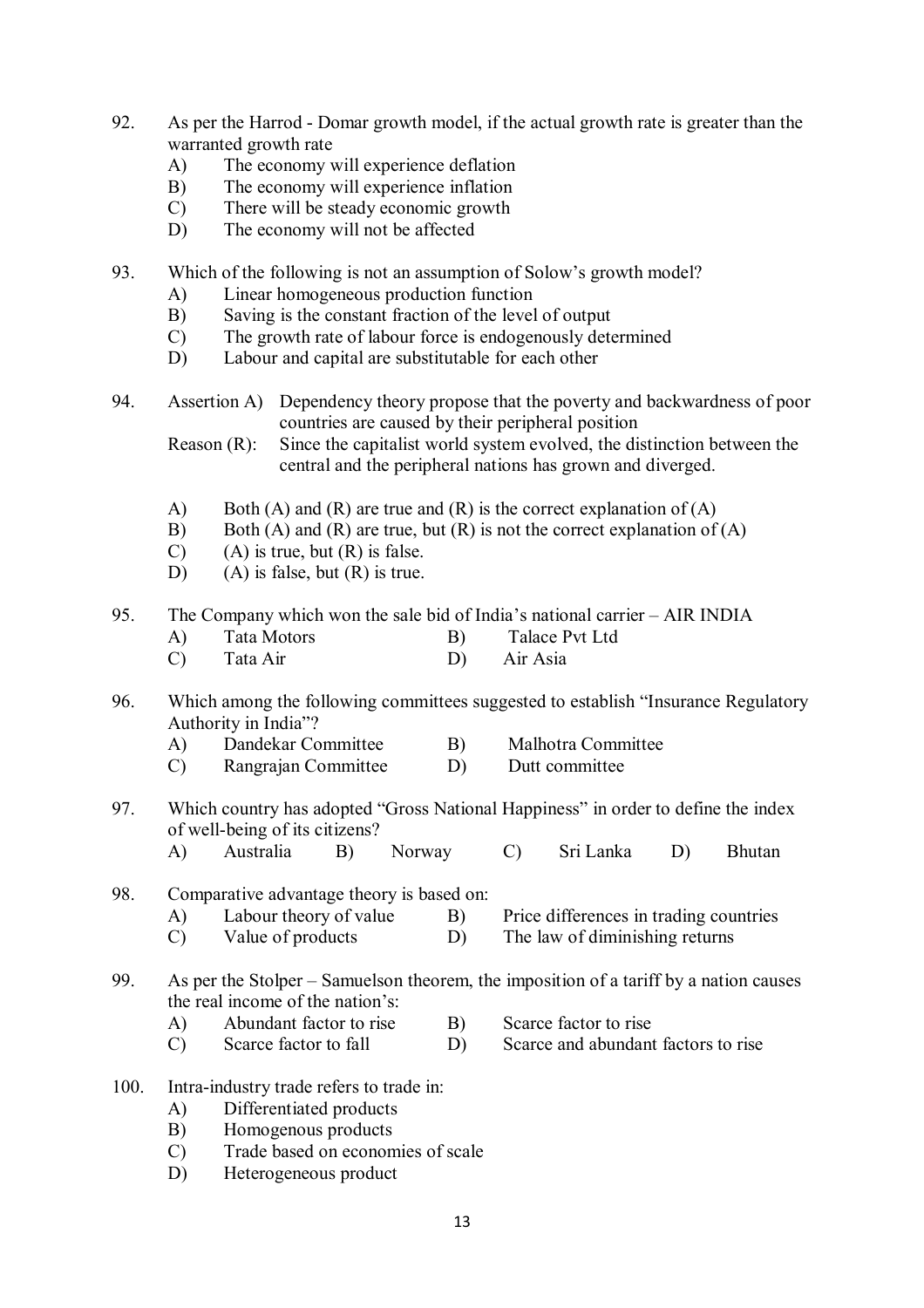- 101. Marshal-Lerner condition states that the sum of the elasticities of demand for a country's exports and its demand for imports has to be:
	- A) less than unity if devaluation is to have a beneficial effect on a country's trade balance.
	- B) greater than unity if devaluation is to have a beneficial effect on a country's trade balance.
	- C) equal to unity if devaluation is to have a beneficial effect on a country's trade balance.
	- D) Such elasticises are not at all relevant for devaluation
- 102. Assertion (A): Market collapse starts with consumers who want to buy goods from an unfamiliar market who are willing to pay the price of an average quality good available.
	- Reason (R): Participants with key information might participate selectively in trades at the expense of other parties who do not have the same information.
	- A) Both (A) and (R) are true and R is the correct explanation of (A)
	- B) Both (A) and (R) are true but R is not the correct explanation of (A)
	- $(C)$  (A) is true but  $(R)$  is false
	- D) (A) is false but  $(R)$  is true.
- 103. The lemons problem refers to issues that arise regarding the value of an investment or product due to
	- A) Full information B) Asymmetric information<br>
	C) Rational Information D) All the above
	- $(C)$  Rational Information  $(D)$
- 104. Identify the correct statements
	- 1. Rational expectation hypothesis states that individuals base their decisions on human rationality, information available to them, and their past experiences
	- 2. Adaptive expectation hypothesis states people adjust their expectations on what the future will be based on experiences and events of the recent past
	- A) 1 only B) 2 only
	- C) Both 1 and 2 D) Neither 1 Nor 2

### 105. Which of the following don't act as an automatic stabilizer during economic fluctuations?

- A) Gross business savings B) Induced investments
- C) Personal income tax D) Transfer payments
- 106. Liquidity trap is a situation in which
	- 1. Monetary policy becomes ineffective at a very low interest rate
	- 2. Households prefer to hold cash rather than invest in bonds
	- 3. Bond price expects to rise further
	- A) 1, 2 and 3 are correct B) 1 and 2 only are correct
	- C) 2 and 3 only are correct D) 1 and 3 only are correct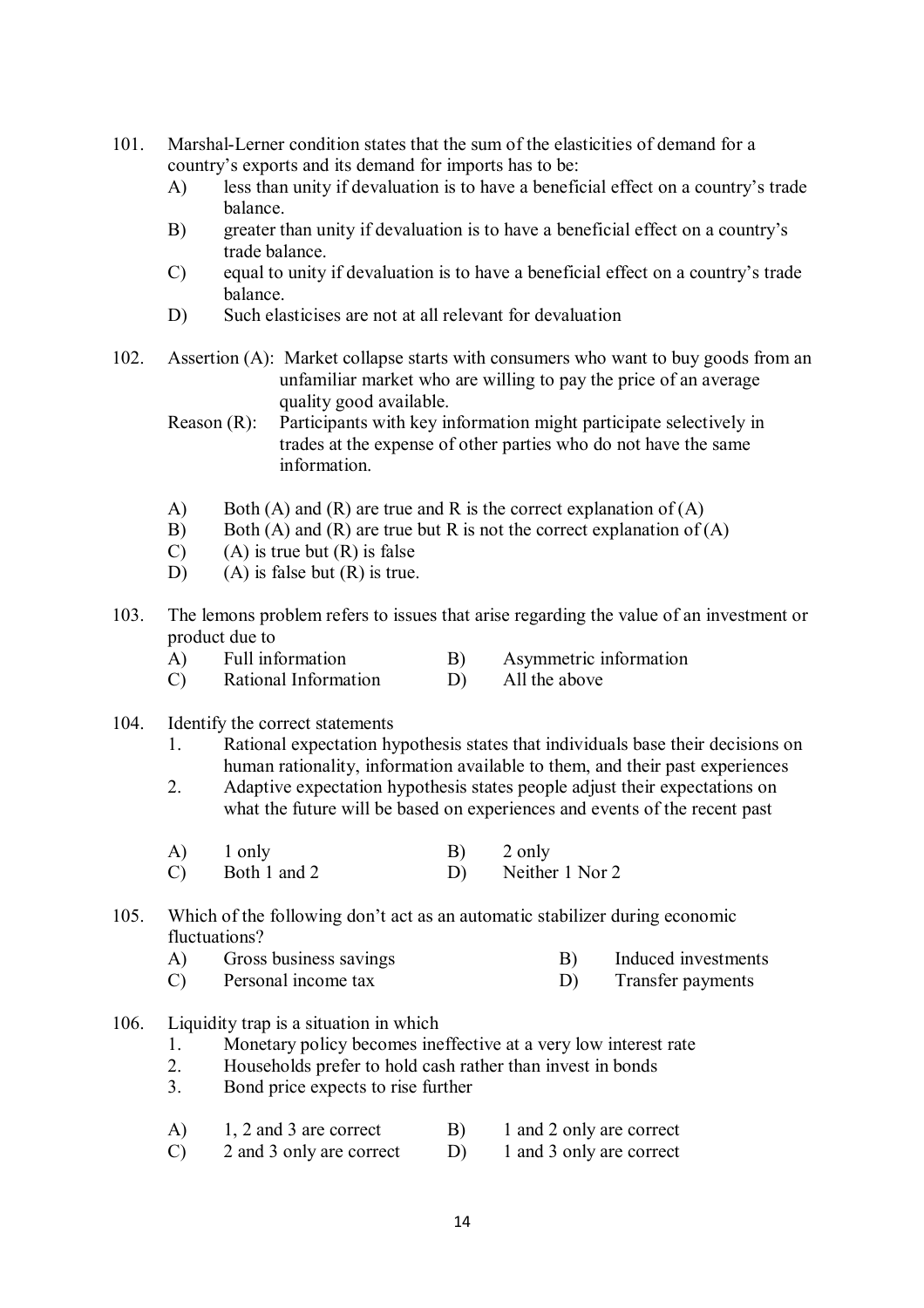| 107.                                                   | A)<br>B)<br>$\mathcal{C}$<br>D)                                                                                                                    | The Ricardo - Barro effect suggests that when a government tries to stimulate an<br>economy by increasing debt-financed government spending:<br>The aggregate demand shifts downwards<br>The aggregate demand remains unchanged<br>The aggregate demand shits upwards<br>None of the above |                                                                                   |      |          |               |                               |                              |      |  |
|--------------------------------------------------------|----------------------------------------------------------------------------------------------------------------------------------------------------|--------------------------------------------------------------------------------------------------------------------------------------------------------------------------------------------------------------------------------------------------------------------------------------------|-----------------------------------------------------------------------------------|------|----------|---------------|-------------------------------|------------------------------|------|--|
| 108.                                                   |                                                                                                                                                    | Fundamental research is also known as:                                                                                                                                                                                                                                                     |                                                                                   |      |          |               |                               |                              |      |  |
|                                                        | A)<br>$\mathcal{C}$                                                                                                                                | Basic research<br>Applied research                                                                                                                                                                                                                                                         |                                                                                   |      | B)<br>D) |               | Pure research<br>Both A and B |                              |      |  |
| 109.                                                   | The frequency distribution of a research data which is symmetrical in shape similar to<br>a normal distribution but centre peak is much higher, is |                                                                                                                                                                                                                                                                                            |                                                                                   |      |          |               |                               |                              |      |  |
|                                                        | A)                                                                                                                                                 | Skewed                                                                                                                                                                                                                                                                                     |                                                                                   |      | B)       |               | Mesokurtic                    |                              |      |  |
|                                                        | $\mathcal{C}$                                                                                                                                      | Leptokurtic                                                                                                                                                                                                                                                                                |                                                                                   |      | D)       |               | Platykurtic                   |                              |      |  |
| 110.<br>The concept of X efficiency was introduced by: |                                                                                                                                                    |                                                                                                                                                                                                                                                                                            |                                                                                   |      |          |               |                               |                              |      |  |
|                                                        | A)                                                                                                                                                 | Leibenstein                                                                                                                                                                                                                                                                                |                                                                                   |      | B)       | A Lewis       |                               |                              |      |  |
|                                                        | $\mathcal{C}$                                                                                                                                      | Rosenstein Rodan                                                                                                                                                                                                                                                                           |                                                                                   |      | D)       |               | H W singer                    |                              |      |  |
| 111.                                                   |                                                                                                                                                    | The concept of balanced growth means:                                                                                                                                                                                                                                                      |                                                                                   |      |          |               |                               |                              |      |  |
|                                                        | A)                                                                                                                                                 | More attention to be given to metro cities                                                                                                                                                                                                                                                 |                                                                                   |      |          |               |                               |                              |      |  |
|                                                        | B)<br>$\mathcal{C}$                                                                                                                                | More investment should be diverted to key and strategic sectors<br>Different sectors of the economy grow in a harmonious manner                                                                                                                                                            |                                                                                   |      |          |               |                               |                              |      |  |
|                                                        | D)                                                                                                                                                 | Capital goods industries should be developed in the first stage                                                                                                                                                                                                                            |                                                                                   |      |          |               |                               |                              |      |  |
| 112.                                                   |                                                                                                                                                    | The environment (protection) act was enacted in:                                                                                                                                                                                                                                           |                                                                                   |      |          |               |                               |                              |      |  |
|                                                        | A)                                                                                                                                                 | 1985                                                                                                                                                                                                                                                                                       | B)                                                                                | 1988 |          | $\mathcal{C}$ | 1987                          | D)                           | 1986 |  |
| 113.                                                   |                                                                                                                                                    | Which of the following is a positive externality?                                                                                                                                                                                                                                          |                                                                                   |      |          |               |                               |                              |      |  |
|                                                        | A)                                                                                                                                                 | Congestion in the roads                                                                                                                                                                                                                                                                    |                                                                                   |      | B)       |               |                               | Air pollution from a factory |      |  |
|                                                        | $\mathcal{C}$                                                                                                                                      | Vaccination                                                                                                                                                                                                                                                                                |                                                                                   |      | D)       |               | Deforestation                 |                              |      |  |
| 114.                                                   | As per the budget document, Govt of Kerala, the fiscal deficit in 2021-22 is estimated<br>to be                                                    |                                                                                                                                                                                                                                                                                            |                                                                                   |      |          |               |                               |                              |      |  |
|                                                        | A)                                                                                                                                                 | 4.25 $%$ of GSDP                                                                                                                                                                                                                                                                           |                                                                                   |      | B)       |               | 3.5% of GSDP                  |                              |      |  |
|                                                        | $\mathcal{C}$                                                                                                                                      | 5.5% of GSDP                                                                                                                                                                                                                                                                               |                                                                                   |      | D)       |               | 4% of GSDP                    |                              |      |  |
| 115.                                                   | Which of the following is <b>not</b> a feature of the Kerala Model of Development?                                                                 |                                                                                                                                                                                                                                                                                            |                                                                                   |      |          |               |                               |                              |      |  |
|                                                        | High literacy and life expectancy rates,<br>A)                                                                                                     |                                                                                                                                                                                                                                                                                            |                                                                                   |      |          |               |                               |                              |      |  |
|                                                        | B)                                                                                                                                                 | Highly improved access to healthcare                                                                                                                                                                                                                                                       |                                                                                   |      |          |               |                               |                              |      |  |
|                                                        | $\mathcal{C}$<br>D)                                                                                                                                | Very high birth rates<br>Low infant mortality                                                                                                                                                                                                                                              |                                                                                   |      |          |               |                               |                              |      |  |
| 116.                                                   |                                                                                                                                                    | "Capital in the Twenty First Century" was written by:                                                                                                                                                                                                                                      |                                                                                   |      |          |               |                               |                              |      |  |
|                                                        | A)                                                                                                                                                 | <b>Thomas Piketty</b>                                                                                                                                                                                                                                                                      |                                                                                   |      | B)       | Krugman       |                               |                              |      |  |
|                                                        | $\mathcal{C}$                                                                                                                                      | A.K. Sen                                                                                                                                                                                                                                                                                   |                                                                                   |      | D)       |               | JagdishBhagwati               |                              |      |  |
| 117.                                                   |                                                                                                                                                    |                                                                                                                                                                                                                                                                                            | Which of the following item of expenditure is not a part of the plan expenditure? |      |          |               |                               |                              |      |  |
|                                                        | A)                                                                                                                                                 | Agriculture                                                                                                                                                                                                                                                                                |                                                                                   |      | B)       |               | Public education              |                              |      |  |

C) Industry D) Public enterprises